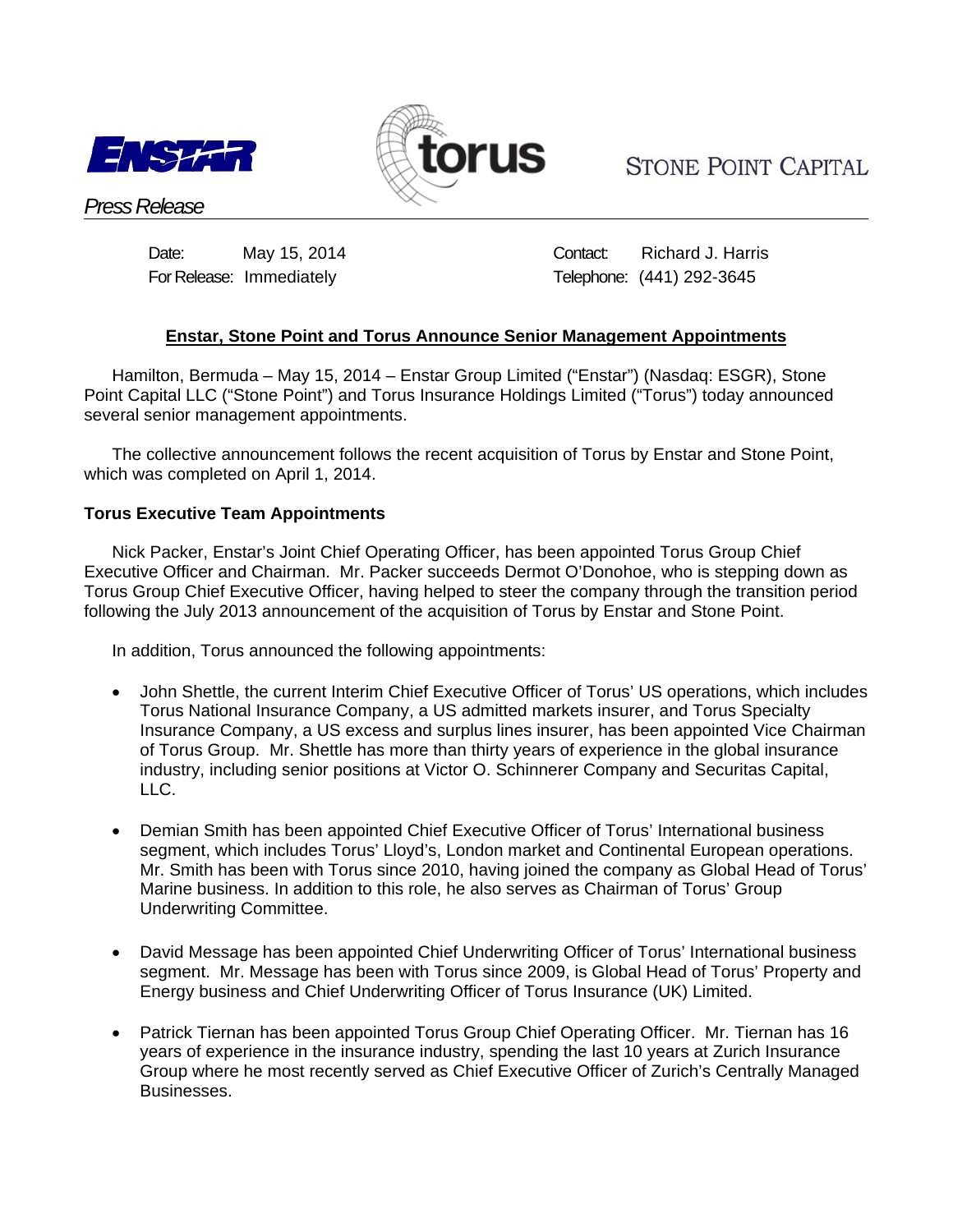Gareth Nokes has been appointed Torus Group Chief Financial Officer. Mr. Nokes succeeds Chief Financial Officer, Tim Harris. Mr. Nokes has served as Senior Vice President of Group Finance at Enstar since 2012, and previously served as Chief Financial Officer of Enstar's European business since 2006.

Commenting on today's announcement, Mr. Packer said, "At its core, Torus is an attractive, exciting and well-positioned underwriting business, and there is a lot of talent and energy within the company. I look forward to leading the new executive team at Torus. We are confident that the underlying strength of the business and the initiatives we have in place will enable Torus to achieve long-term financial strength and success.

"I'd like to thank Dermot for his service and leadership at Torus, particularly his ability to navigate the company through the acquisition and transition process. We wish him the best in all of his future endeavours."

Mr. O'Donohoe said, "At Torus I've been privileged to work with a group of very talented people. I'm proud of our success in growing the Torus franchise. This would not have been possible without the dedication of Torus employees, and I wish everyone success. As part of Enstar, and in partnership with Stone Point, Torus is on a strong path forward."

#### **New Enstar Appointment**

Following Mr. Packer's appointment to Torus Group Chief Executive Officer and Chairman, Enstar is pleased to announce that David Atkins will take on additional responsibilities at Enstar as Global Head of Claims. Mr. Atkins has served as Chief Operating Officer of Enstar (EU) Limited since 2010. He has been with Enstar since 2003, serving in various senior leadership roles in Enstar's European operations.

Commenting on this appointment, Mr. Packer said, "David has worked very closely with me over the past decade, and I am confident he will excel in his expanded role."

#### **About Enstar**

Enstar is a Bermuda company with a core focus of acquiring and managing insurance and reinsurance companies in run-off and portfolios of insurance and reinsurance business in run-off, and providing management, consultancy and other services to the insurance and reinsurance industry. Enstar recently expanded into the active underwriting business with its 2013 acquisitions of Atrium Underwriting Group Ltd. and Arden Reinsurance Company Ltd. and its April 2014 acquisition of Torus Insurance Holdings Limited. For further information about Enstar, see www.enstargroup.com.

## **About Stone Point**

Stone Point is a financial services-focused private equity firm based in Greenwich, CT. The firm has raised six private equity funds — the Trident Funds — with aggregate committed capital of approximately \$13 billion. Stone Point targets investments in the global financial services industry, including investments in insurance and reinsurance companies, banks and depository institutions, companies that provide outsourced services to financial institutions, asset management firms, insurance distribution and other insurance-related businesses, specialty lending and other credit opportunities, mortgage services companies and employee benefits and healthcare companies. For further information about Stone Point, see www.stonepoint.com.